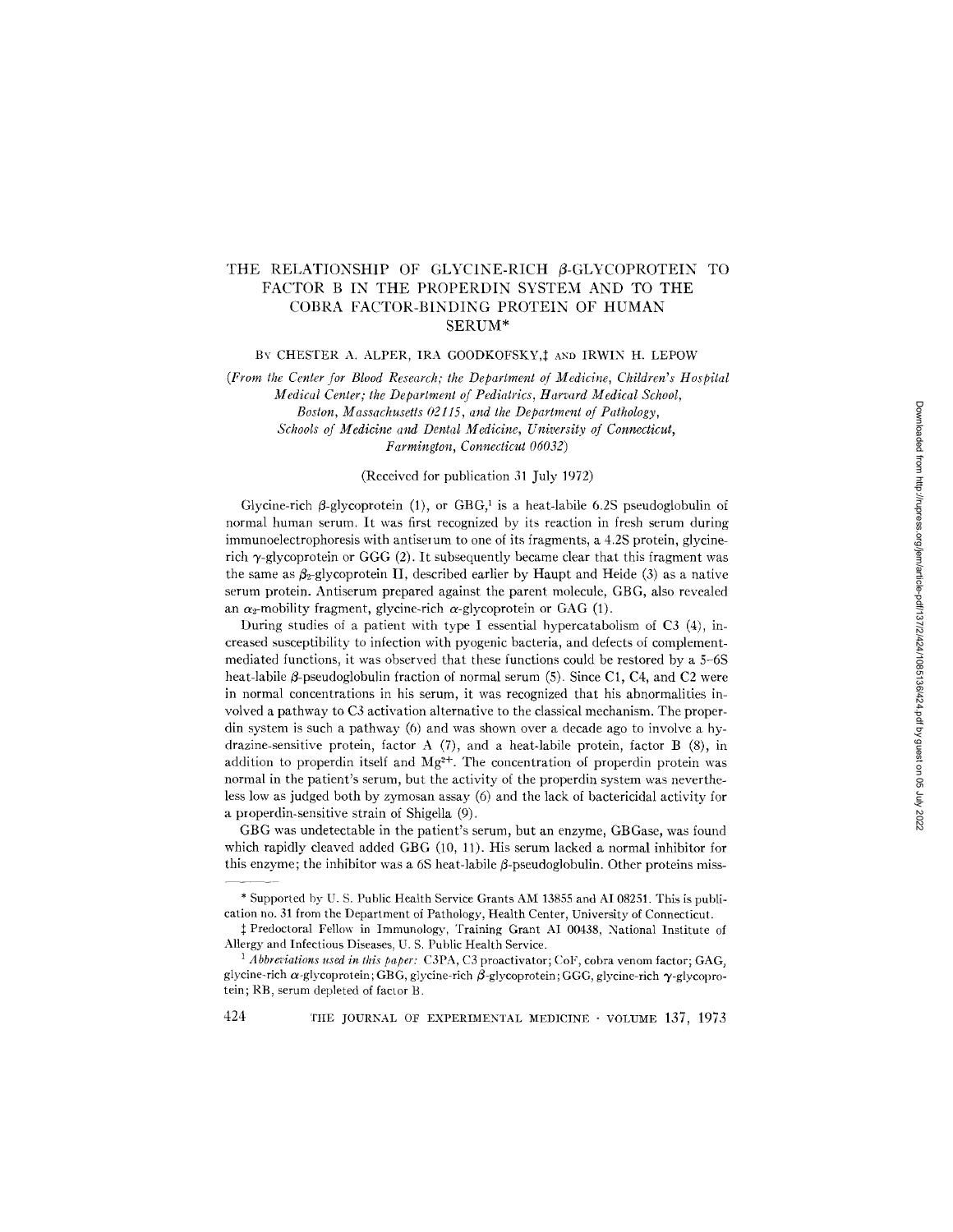ing from his serum included the C3b inactivator (12) and a 5S heat-labile  $\beta$ -pseudoglobulin capable of forming a 9S complex with a 7S protein in cobra venom, CoF, such that the complex inactivated C3 (13, 14).

It is the purpose of this report to define the relationship between GBG and properdin factor B and to determine whether GBG reacts directly with CoF to form a C3-inactivating complex. The genetic polymorphism in GBG (15) was used toward these ends. In humans, there are two common alleles designated  $Gb<sup>F</sup>$  and  $Gb<sup>S</sup>$  (for the fast and slow electrophoretic mobilities of the GBG gene products) and two rare alleles,  $Gb^{r_1}$  and  $Gb^{s_1}$ , which synthesize very fast and very slow GBG. A brief report of these studies has been presented (16).

## *Materials and Methods*

*Protein Purification.--GBG* was prepared as described previously (1). C3 was purified by the method of Nilsson and Müller-Eberhard (17). CoF was isolated from the venom of the Indian hooded cobra *(Naja naja)* by the procedure described by Mtiller-Eberhard and coworkers (13). All preparations were free of contaminants as judged by immunoelectrophoresis, agarose gel electrophoresis, and polyacrylamide gel electrophoresis.

*Radioiodination.*--Purified proteins were labeled with <sup>125</sup>I by the iodine monochloride method (18). Specific activities ranged from  $6 \times 10^4$  to  $3 \times 10^5$  cpm/ $\mu$ g. Radioisotope not bound to protein was removed by exhaustive dialysis. The final dialysis was against 0.15 M Veronal-buffered saline at pH 7.4 containing  $2 \times 10^{-3}$  M Mg<sup>2+</sup>.

*pilectrophoresis.--Agarose* gel electrophoresis was performed on either a standard apparatus (19) for short separations or a modified device (20) for prolonged electrophoresis. For most experiments, the electrophoresis and gel buffers consisted of 0.05 M Veronal at pH 8.6 containing  $2 \times 10^{-3}$  M Mg<sup>2+</sup>. For immunoelectrophoresis (21), antibody troughs were cut in the agarose gel between the migration paths of adjacent samples, antiserum was added, and patterns were developed overnight. In experiments involving 1251-labeled proteins, the agarose gels after electrophoresis were fixed in methanol:water :acetic acid (45:45:10), washed in water, and dried. Autoradiography was then carried out on Kodak No-screen X-ray film.

Polyacrylamide gel electrophoresis  $(22)$  was performed with  $5.5\%$  acrylamide in the same apparatus as that used for short agarose gel electrophoresis (19).  $Mg^{2+}$  was added to all buffers to a concentration of  $2 \times 10^{-3}$  M. For autoradiography, the acrylamide gel, after fixation of separated proteins and washing, was covered with hot liquid  $1\%$  agarose in distilled waer and dried to a thin film.

Pevikon electrophoresis was carried out by the method of Müller-Eberhard (23) with 0.05 M Veronal buffer at pH 8.6 containing  $2 \times 10^{-3}$  M magnesium acetate. Separation was continued for 72 h at 4°C at 400 V. The eluates from 1-cm segments of the block were concentrated 15-fold.

*Factor B Assay.--The* assay for factor B in the properdin system was carried out as described previously (24). The assay depends on restoration of the ability of zymosan to inactivate C6 in serum depleted of factor B by heating at 50°C for 30 min (RB).

*GBG Quantitation.*-GBG was measured by the electroimmunoassay of Laurell (25). In some instances, peak heights were used without reference to standards (relative concentration). In other cases, absolute concentrations were determined.

*Gel Filtration.*—Gel filtration was carried out on  $2.5 \times 100$  cm columns of Sephadex G-200. Column and elution buffers were 0.15 M Veronal-buffered saline at pH 7.4 with  $2 \times 10^{-3}$  M  $Mg^{2+}$ . To assess the extent of binding of  $125I$ -labeled CoF by serum, the gel filtration elution patterns of labeled CoF in buffer and in serum were plotted so that the lighter half of the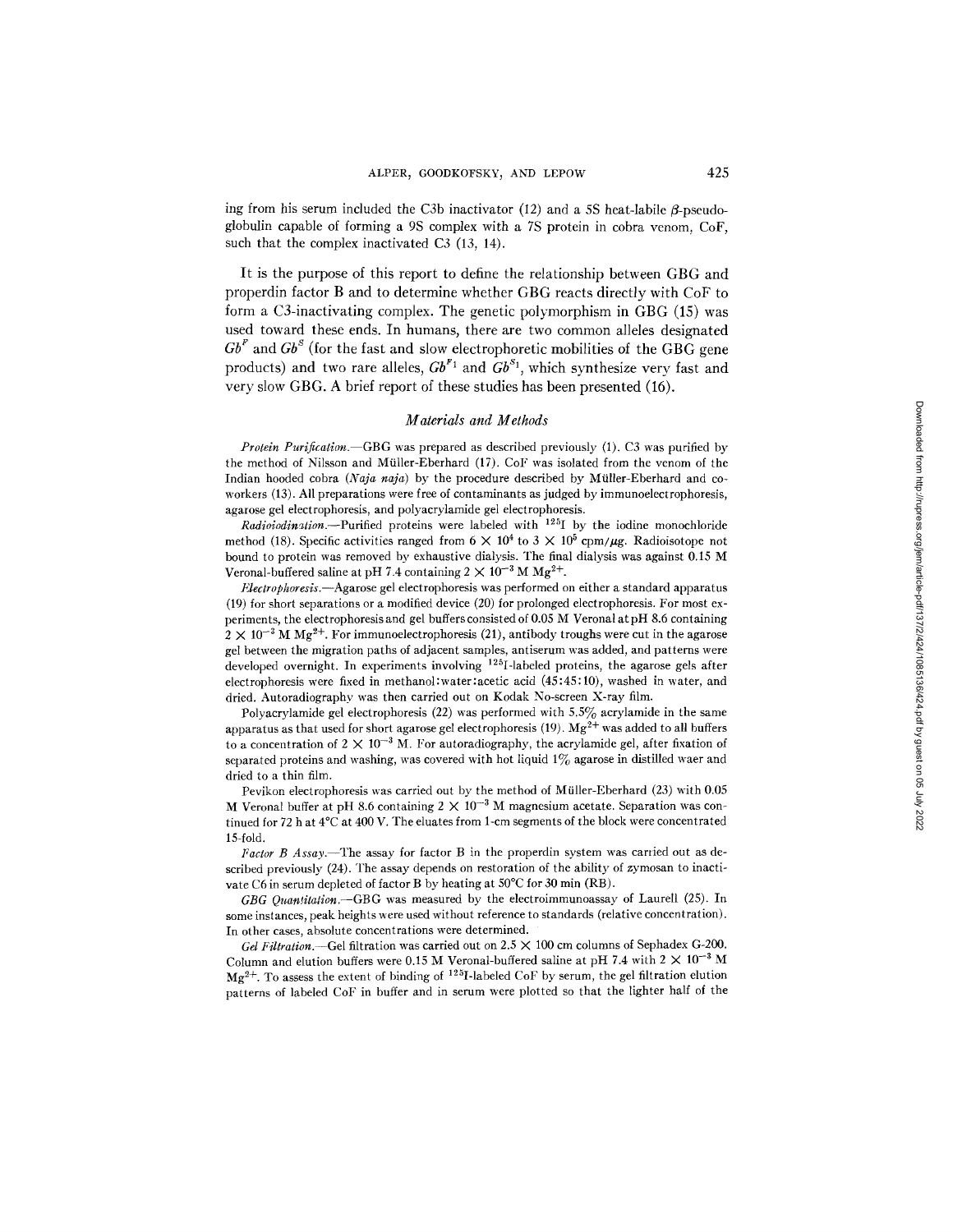major (7S) peak coincided. The difference between the heavier parts of the serum and buffer curves were then determined by subtraction. Plotting the difference yielded a normally distributed 9S peak. The weight of this 9S peak divided by the weight of the buffer 7S peak gave the decimal ratio of bound to total (unbound) labeled CoF.

*Specific Precipitation.*—Specific rabbit antisera to GBG, CoF, and ceruloplasmin were added to fresh normal human serum (1 ml antiserum:0.075 ml or 0.040 ml human serum) which had previously been incubated for 30 min at 37°C with labeled or unlabeled CoF or GBG. These mixtures were incubated at  $37^{\circ}\text{C}$  for 1 h and overnight at  $4^{\circ}\text{C}$ . 1 ml of goat antiserum to rabbit proteins (including immunoglobulins) was then added and the mixtures were further incubated for 1.5 h at 37°C and overnight at 4°C. Specific precipitates were separated by centrifugation and washed twice in cold 0.15 M phosphate-buffered saline. The precipitates and the supernatants combined with their respective washes were counted in a gamma scintillation counter.

## **RESULTS**

*The Relationship Between GBG and Factor B in the Properdin System.*--(a) As shown in Fig. 1, increasing amounts of GBG added to the RB resulted in increasing inactivation of C6 on subsequent incubation with zymosan. It is evident that the two fractions from the same chromatographic run produced similar dose-response curves. This was consistent with behavior of GBG as factor B.

(b) Sera containing different variants of GBG showed partial resolution of these variants after prolonged electrophoresis in Pevikon. It can be seen in Fig. 2 that there was a good correlation between factor B activity and GBG protein concentration. In the case of Gb FF serum, there was some anodal extension of factor B activity beyond the GBG protein peak.

(c) It is evident from Table I that the serum of the patient with type I essen-



FIG. 1. Factor B activity in two fractions from the final DEAE-Sephadex elution step in the purification of GBG. Fraction 128  $(\bullet)$  was from the early portion of the elution peak, whereas fraction 175-176  $\circ$  was from the end portion. Both fractions were free of detectable contaminants. GBG concentrations are expressed as micrograms per milliliter in the final reaction mixtures.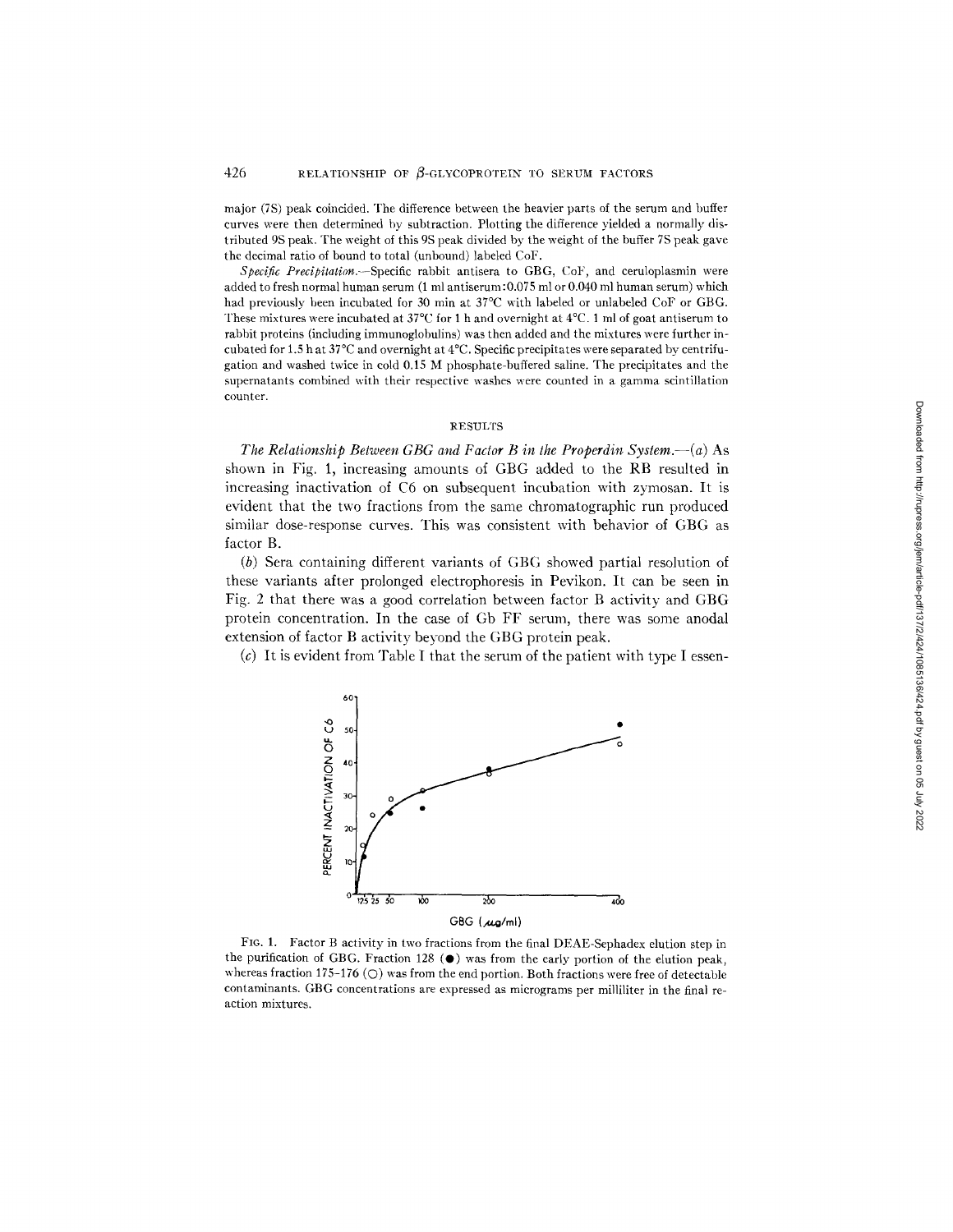

FIG. 2. Factor B activity ( $\bullet$ ) and GBG concentration (O) in fractions from Pevikon electrophoresis of sera containing different genetic variants of GBG. The anode was at the right in each instance. Gb types of the sera were: SS (upper left), F<sub>1</sub>S (upper right), FS<sub>1</sub> (lower left), and FF (lower right).

tial hypercatabolism of C3 lacked significant factor B activity. After addition bation with the patient's serum at  $37^{\circ}$ C for 30 min. As determined by immuno- $\alpha$  batter photosic, the added GBG was completely cleaved by this time. electrophoresis, the added GBG was completely cleaved by the added GBG was completely cleaved by this time. The

 $\bar{z}$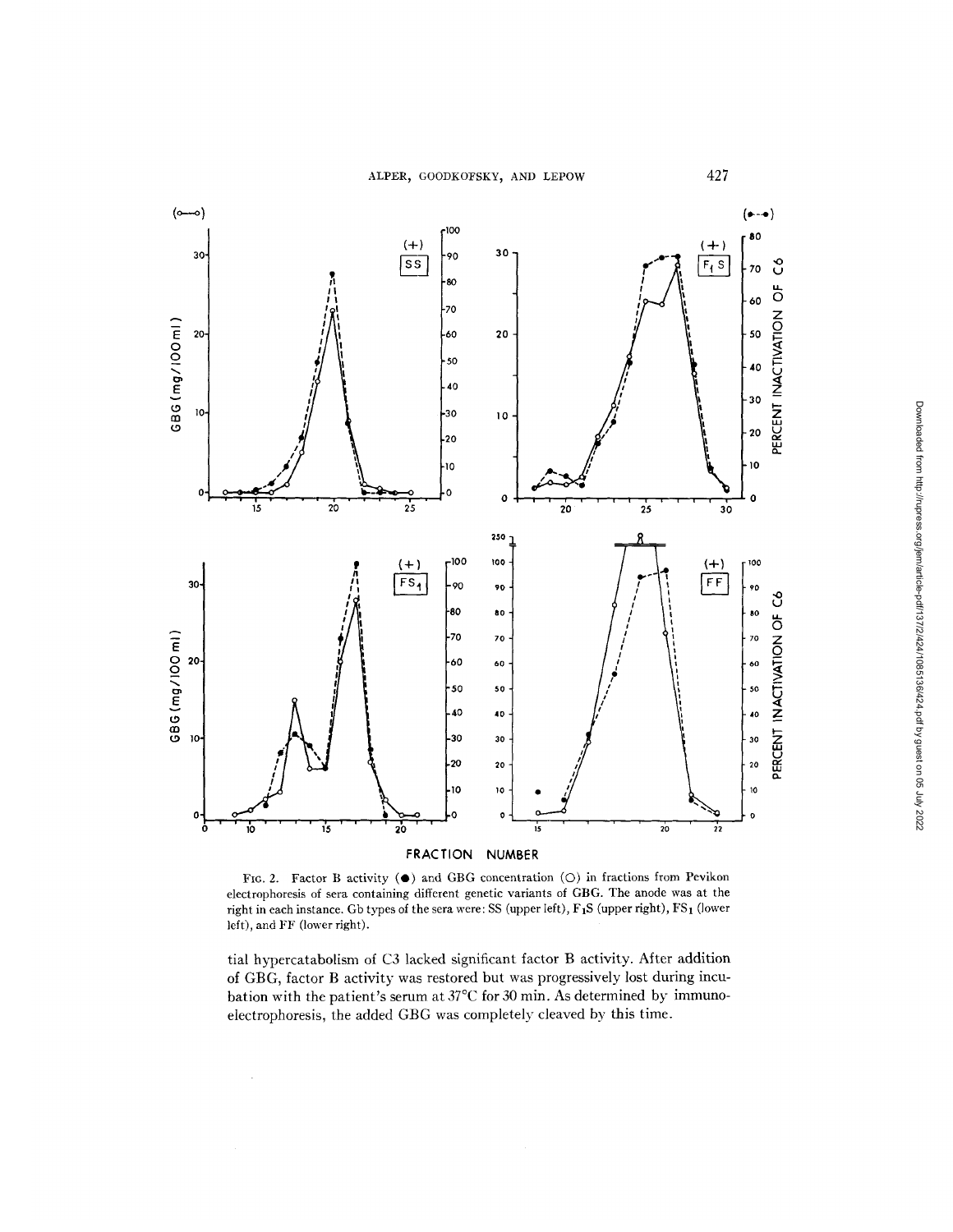| . . | г |  |
|-----|---|--|
|     |   |  |

*Interaction of Serum from the Patient with Type I Essential Hypercatabolism of C3 with GBG* 

| RB             | Buffer*     | Patient's<br>serum | Normal human<br>serum | GBG:          | Preincuba-<br>tion at 37°C | C6<br>inactivation<br>by zymosan |
|----------------|-------------|--------------------|-----------------------|---------------|----------------------------|----------------------------------|
| ml             | ml          | ml                 | ml                    | ml            | min                        | %                                |
| 0.1            | 0.1         |                    |                       |               |                            | $\overline{4}$                   |
| 0.1            | 0.05        | 0.05               |                       |               |                            | 4                                |
| 0.1            | 0.05        |                    | 0.05                  |               | 15                         | 48                               |
| 0 <sub>1</sub> | 0.05        |                    | 0.05                  |               | 30                         | 48                               |
| 0.1            | 0.05        |                    | 0.05                  | <b>Common</b> | 60                         | 45                               |
| 0.1            | 0.05        |                    |                       | 0.05          |                            | 56                               |
| 0.1            | 0.05        |                    | man in                | 0.05          | 30                         | 57                               |
| 0.1            | 0.05        | --                 | $-11111$              | 0.05          | 60                         | 56                               |
| 0.1            | . .         | 0.05               |                       | 0.05          |                            | 53                               |
| 0.1            | and more in | 0.05               | <b>COMPANY</b>        | 0.05          | 15                         | 9                                |
| 0.1            | --          | 0.05               | ----                  | 0.05          | 30                         | $-3$                             |

\* Veronal-buffered saline, pH 7.4, ionic strength 0.15, containing  $1.5 \times 10^{-4}$  M Ca<sup>2+</sup> and  $5 \times 10^{-4}$  M  $Mg^{2+}$  and  $0.05\%$  gelatin (Kind and Knox Gelatin Co., Camden, N. J., type 2138).

{ Final concentration 30 mg/100 ml in reaction mixtures.

*Does GBG Form a C3-Inactivating Complex with CoF?--(a)* Fractions from prolonged electrophoresis in Pevikon of sera containing different variants of GBG were tested for their ability to convert  $^{125}I$ -labeled C3 in the presence of CoF on subsequent incubation at  $37^{\circ}$ C. Fig. 3 shows the distribution of C3 inactivation in four such sera. In no instance did this coincide in distribution with GBG protein, nor did it show evidence of the bimodality of the GBG variants. In general, the mediation of C3 inactivation by CoF had the approximate electrophoretic mobility of Gb  $S<sub>1</sub>$  to S.

(b) Evidence for complex formation between GBG and CoF in whole serum was sought by adding CoF to sera containing the rare fast and slow GBG variants in amounts roughly equimolar to GBG concentration. During immunoelectrophoresis, such sera produced clear-cut double arcs with anti-GBG (Fig. 4) but the precipitin arcs of CoF were single, the same as those produced by CoF in buffer, and did not correspond in any way to the GBG arcs in the same serum. There was no conversion of GBG after the addition of CoF and incubation at  $37^{\circ}$ C for 30 min.

(c) A mixture of  $[^{125}I]CoF$  and unlabeled CoF in a total amount equimolar to GBG content was added to normal serum and the mixture was incubated at  $37^{\circ}$ C for 30 min. During gel filtration through Sephadex G-200, as shown in Fig. 5, the  $[^{125}]$ CoF formed three peaks. That appearing with the void volume (19S) was probably aggregated material since it was also present in buffer alone. The major peak (7S) corresponded to uncomplexed CoF. The middle peak (9S) represented a complex with a human serum protein, since it was not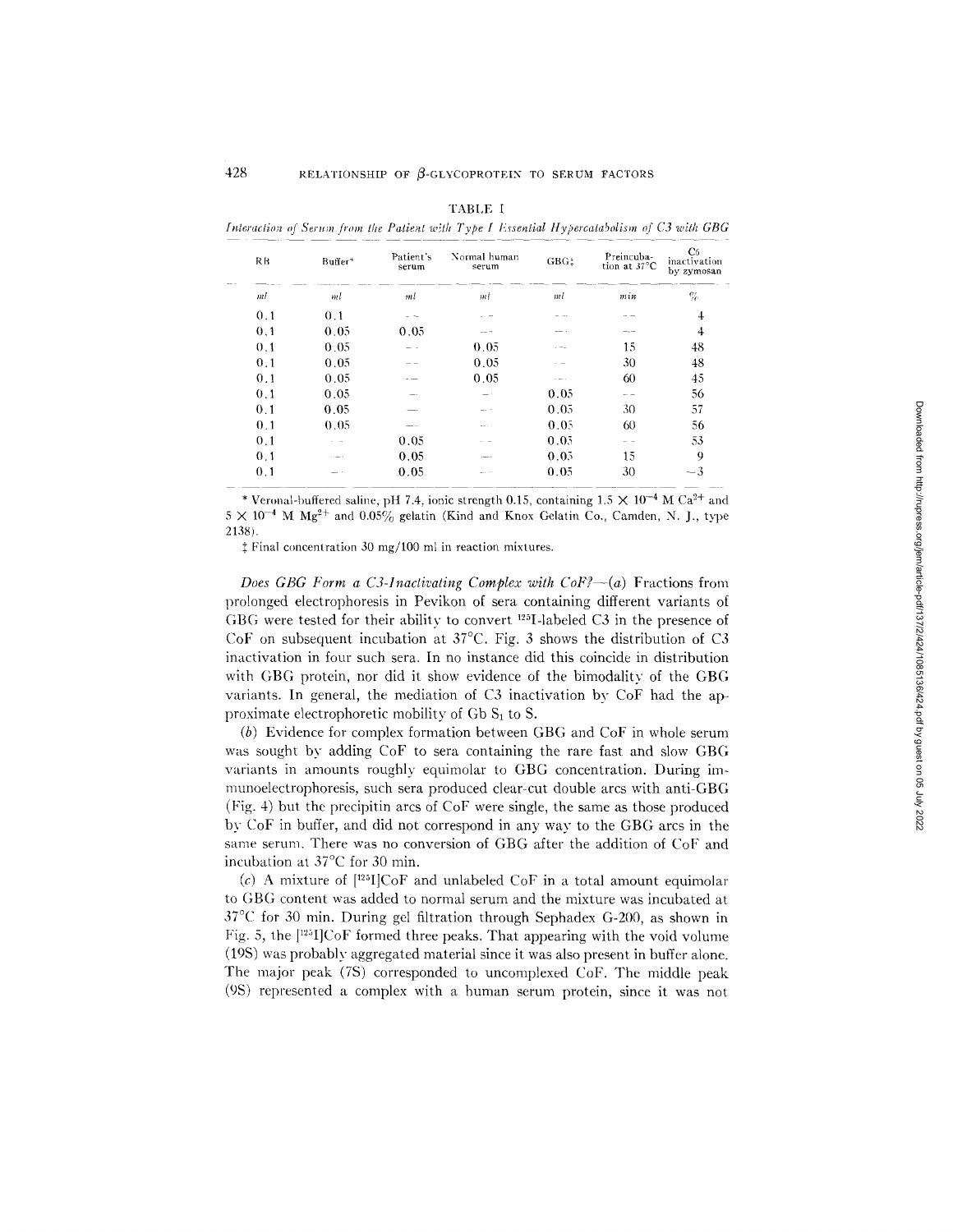

FIG. 3. GBG concentration and serum mediation of CoF inactivation of C3 in fractions from Pevikon electrophoresis of sera containing different genetic variants of GBG. The anode was at the right in each instance. Gb types of the sera were: SS (upper left), F<sub>1</sub>S (upper right), FS<sub>1</sub> (lower left), and FF (lower right). The distribution of the serum mediator of C3 inactivation by CoF was assessed by incubating the electrophoretic fractions (in  $Mg^{2+}$ ) with purified CoF and <sup>125</sup>I-labeled C3 and subjecting the mixtures to agarose gel electrophoresis and autoradiography. The autoradiographic patterns themselves are shown for Gb  $F_1S$ . Native C3 is the slower band; inactivation is reflected by conversion to the more rapid band (C3i). For this and the remaining sera, C3 inactivation was graded on a scale of 1-4+, shown above each of the GBG distribution patterns.



FIG. 4. Prolonged immunoelectrophoresis in agarose gel. The anode was at the left.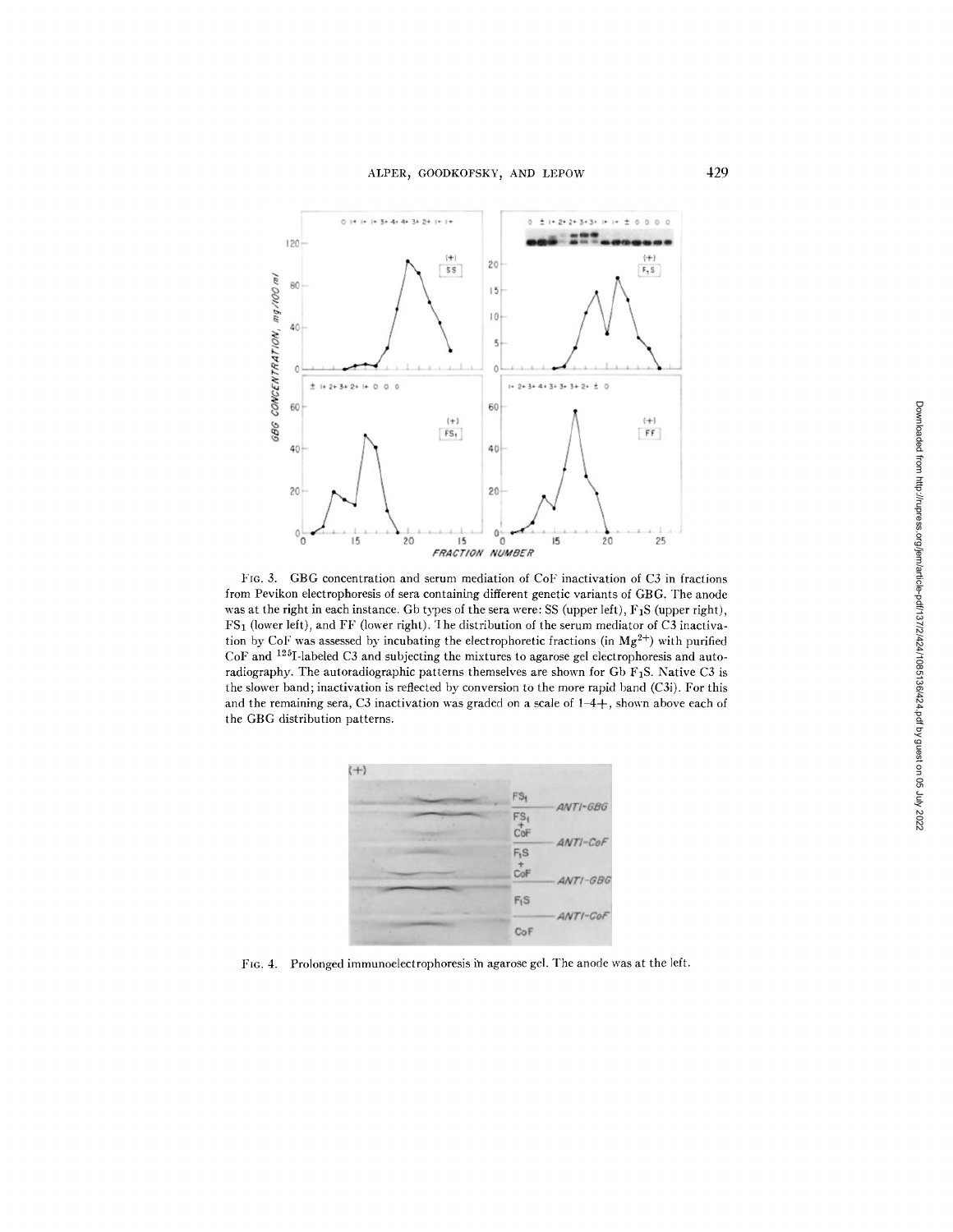

FIG. 5. Gel filtration through Sephadex G-200 of serum incubated with  $[125]$ CoF and unlabeled CoF at a final CoF concentration of 50 mg/100 ml. GBG concentrations were determined in all fractions. The positions of the three major protein peaks of the serum are indicated.

demonstrable during gel filtration of CoF in buffer and comprised 4% of labeled CoF added. GBG was eluted as a single symmetrical 6S peak, identical with that observed during gel filtration of fresh serum without added CoF. The possibility that GBG complexed with CoF might be antigenically "masked" was ruled out by immunochemically quantitating GBG in serum to which either CoF or buffer was added. The concentration of GBG in the first instance was  $31 \text{ mg}/100 \text{ ml}$  and in the second it was  $32.5 \text{ mg}/100 \text{ ml}$ .

(d) Labeled and unlabeled CoF were added to normal serum samples to a final concentration of 1 mg/100 ml or 50 mg/100 ml. If CoF and GBG in the serum formed a complex, it should be possible to precipitate a significant portion of the labeled CoF with antiserum to GBG. As shown in Table II, at neither concentration of CoF was this the case. Antiserum to GBG precipitated the same percentage of the [<sup>125</sup>I]CoF as did anticeruloplasmin. When labeled GBG was added to serum and unlabeled CoF was added at either 1 or 50 mg/ 100 ml, the results were similar (Table II) in that labeled GBG was not precipitated by antiserum to CoF, although the percentage label precipitated at a CoF concentration of 1 mg/100 ml was  $2\frac{1}{2}$  times that at 50 mg/100 ml. It may be, therefore, that the anti-GBG used contained antibody to the protein capable of binding to CoF. The much lower percentage precipitation of labeled CoF in serum at 1 mg/100 ml compared with the percentage at 50 mg/100 ml may be explained by antigenic masking of CoF in complex with the binding protein.

(e) Although most preparations of GBG when incubated with CoF and <sup>125</sup>I-labeled C3 in the presence of  $Mg^{2+}$  did not result in C3 conversion as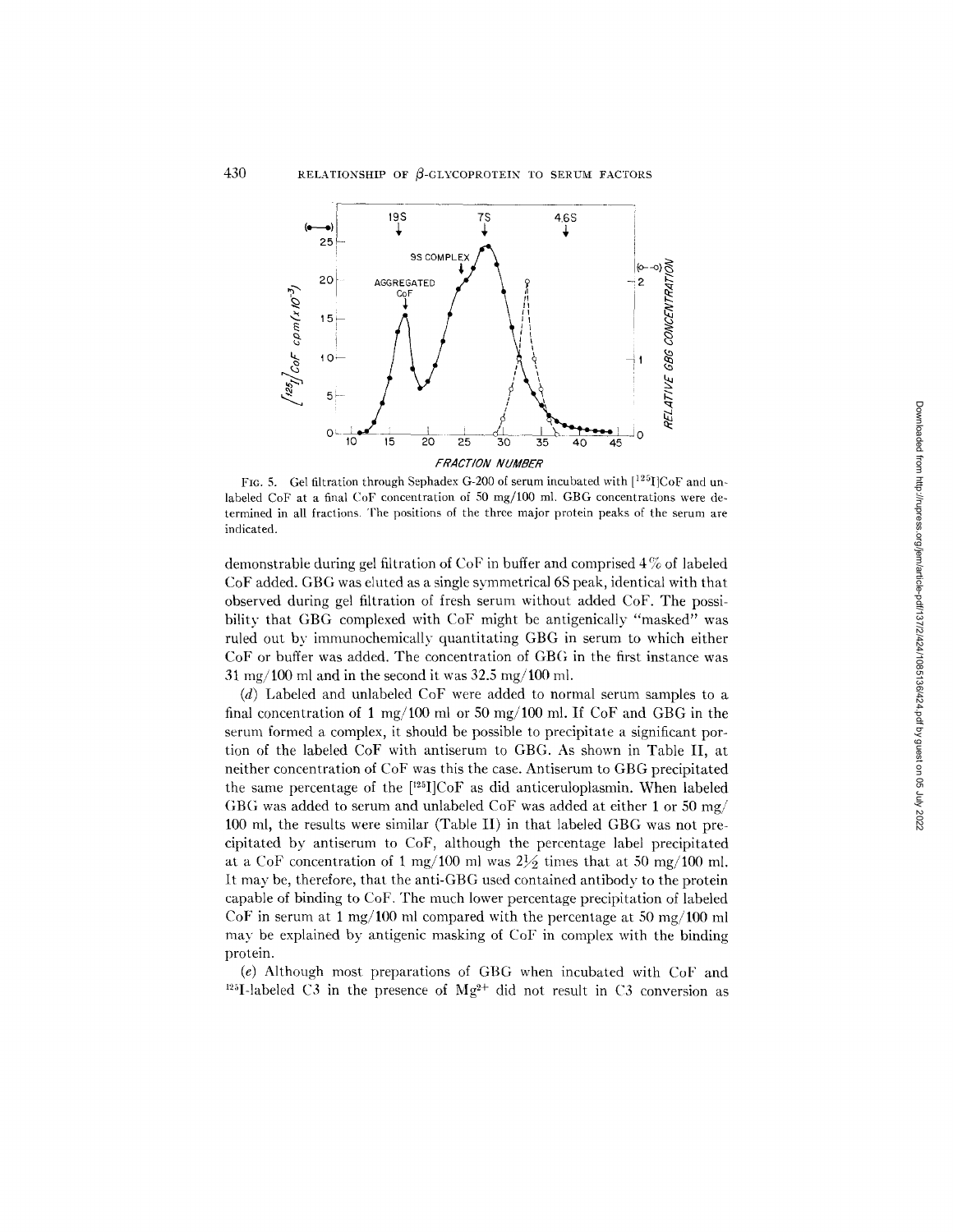judged by agarose gel electrophoresis and autoradiography, they all had factor B activity. A single preparation did induce C3 conversion in the presence of CoF. This preparation was studied for its interaction with CoF in polyacrylamide gel electrophoresis.

Fig. 6 shows that when this preparation was mixed in molar excess with labeled CoF, a complete slowing of the electrophoretic mobility of the CoF

TABLE II

| Precipitation of <sup>125</sup> I-Labeled CoF or GBG in Serum by Antisera to GBG, CoF, and Ceruloplasmin |                                                    |                                                   |                                              |                                                                         |  |  |  |
|----------------------------------------------------------------------------------------------------------|----------------------------------------------------|---------------------------------------------------|----------------------------------------------|-------------------------------------------------------------------------|--|--|--|
| Antiserum to                                                                                             | $CoF^* + NHS$<br>$(1 \text{ mg}/100 \text{ ml})$ : | $CoF + NHS$<br>$(1 \frac{mg}{100} \frac{m}{m})$ : | $CoF^* + NHS$<br>(50 mg/100 ml) <sup>+</sup> | $CoF + NHS$<br>$(50 \frac{\text{mg}}{100} \frac{\text{m}}{\text{H}})$ # |  |  |  |
|                                                                                                          | %§                                                 | %                                                 | $\%$                                         | $\%$                                                                    |  |  |  |
| GBG.                                                                                                     | 2.0                                                | 73.6                                              | 0.9                                          | 82.4                                                                    |  |  |  |
| Ceruloplasmin                                                                                            | 2.9                                                | 2.2                                               | 2.3                                          | 0.8                                                                     |  |  |  |
| CoF                                                                                                      | 23.5                                               | 5.6                                               | 89.0                                         | 1.6                                                                     |  |  |  |

\* Labeled with 125I.

Concentrations in parentheses are final CoF concentrations in serum.

§ Percent offered radioactivity precipitated.



FIG. 6. Autoradiography of polyacrylamide gel electrophoresis of mixtures of purified 125I-labeled and unlabeled CoF and GBG. Labeled proteins are indicated by asterisks.

occurred. When, on the other hand, a molar excess of CoF was added to this preparation of GBG labeled with 125I, most of the GBG remained unaltered in electrophoretic mobility. A small portion of the radioactivity migrated with the mobility of complexed CoF.

(f) A partially purified preparation of GBG, free of GBGase inhibitor but containing the CoF-binding protein, was incubated in the patient's serum fol 30 min at 37°C. This resulted in complete cleavage of the GBG and, as indicated earlier, complete destruction of factor B activity. When <sup>125</sup>I-labeled C3 was added to this mixture and it was incubated for an additional 30 min at  $37^{\circ}$ C,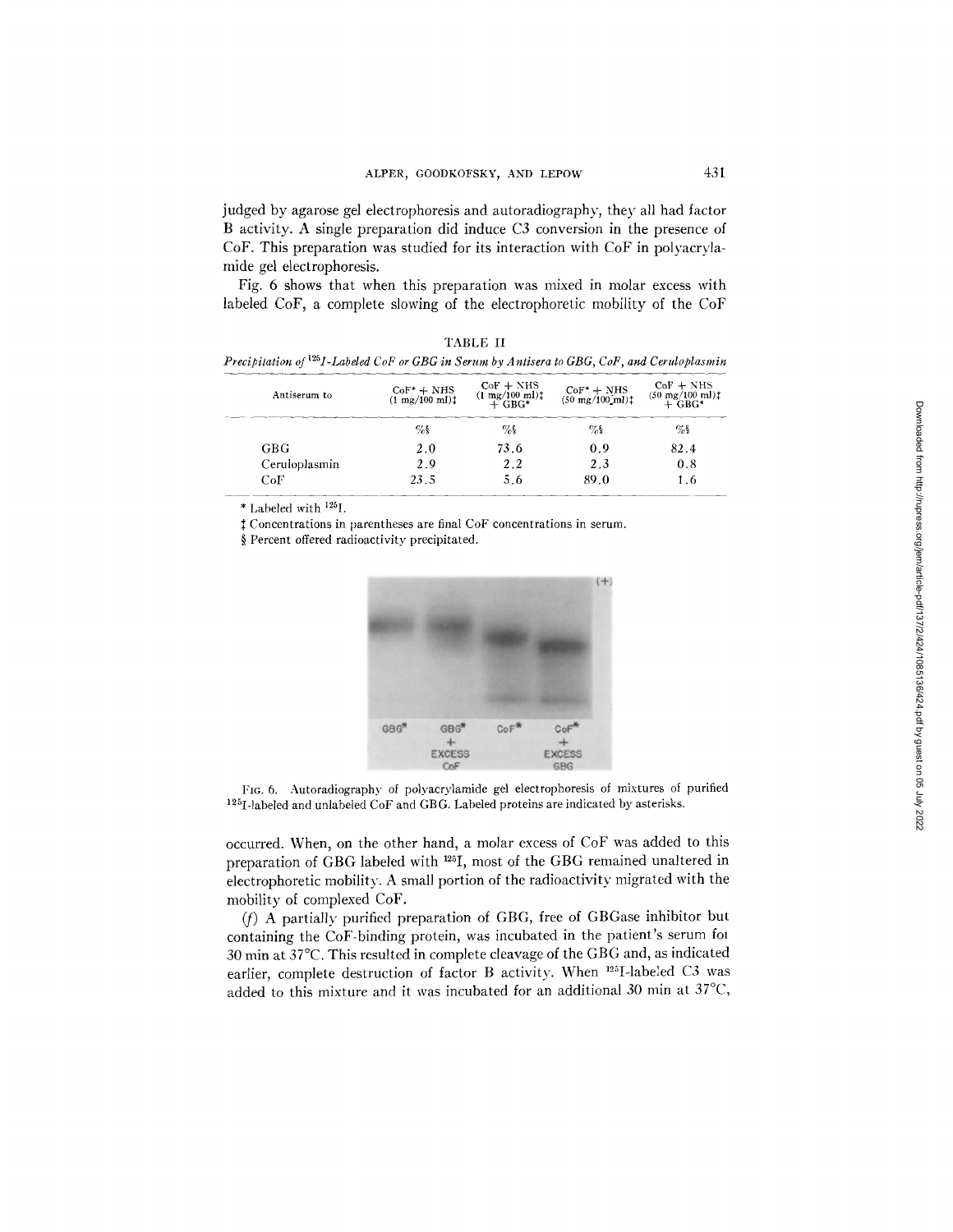# 432 RELATIONSHIP OF  $\beta$ -GLYCOPROTEIN TO SERUM FACTORS

no more C3 conversion occurred than was observed in normal serum (Fig. 7). However, when CoF was added, C3 conversion did occur.

*Estimates of the Concentration in Normal Serum of the CoF-Binding Protein.--*(a) The previous experiments suggested that some preparations of GBG were contaminated with small amounts of protein capable of complexing with CoF. To determine approximately the concentration of this CoF-binding protein in normal serum, labeled CoF was added to two sera in varying final concentrations from 25 mg/100 ml to 0.5 mg/100 ml and incubated for 30 min at  $37^{\circ}$ C. The mixtures were then subjected to polyacrylamide gel electrophoresis and autoradiography. Fig. 8 shows that even at a CoF concentration as low as 0.5  $mg/100$  m some of the CoF remained in free form. If the complex is equimolar, as is suggested by the presence of only a single slowed band, then the concentration of CoF-binding protein was less than  $0.5 \text{ mg}/100 \text{ ml}$ .



FIG. 7. Autoradiography of agarose gel electrophoresis of (from left to right): (a)  $125I$ labeled C3 (C3<sup>\*</sup>) incubated with normal human serum for 30 min at  $37^{\circ}C$ ; (b) a partially purified preparation of GBG containing the CoF-binding protein incubated at  $37^{\circ}$ C for 30 min and then with  $C3^*$  in buffer for an additional 30 min; (c) the same as the preceding except that CoF was added in the second incubation; (d) the same as b except that serum from the patient with type I essential hypercatabolism of C3 was substituted for buffer (to supply GBGase) in the first incubation; his serum contains no detectable CoF-binding protein; (e) the same as the preceding except that CoF was added in the second incubation. Note that C3 conversion greater than in normal human serum alone occurs only in c and e (in the presence of CoF) indicating preservation of CoF-binding protein activity despite conversion of GBG. We have no explanation for the apparent increase in CoF-binding protein activity after incubation in the patient's serum.



FIG. 8. Autoradiography of polyacrylamide gel electrophoresis of mixtures of  $125I$ -labeled CoF with serum at different final concentrations of Col". The faster band represents free Col", the slower is CoF complexed with a serum protein.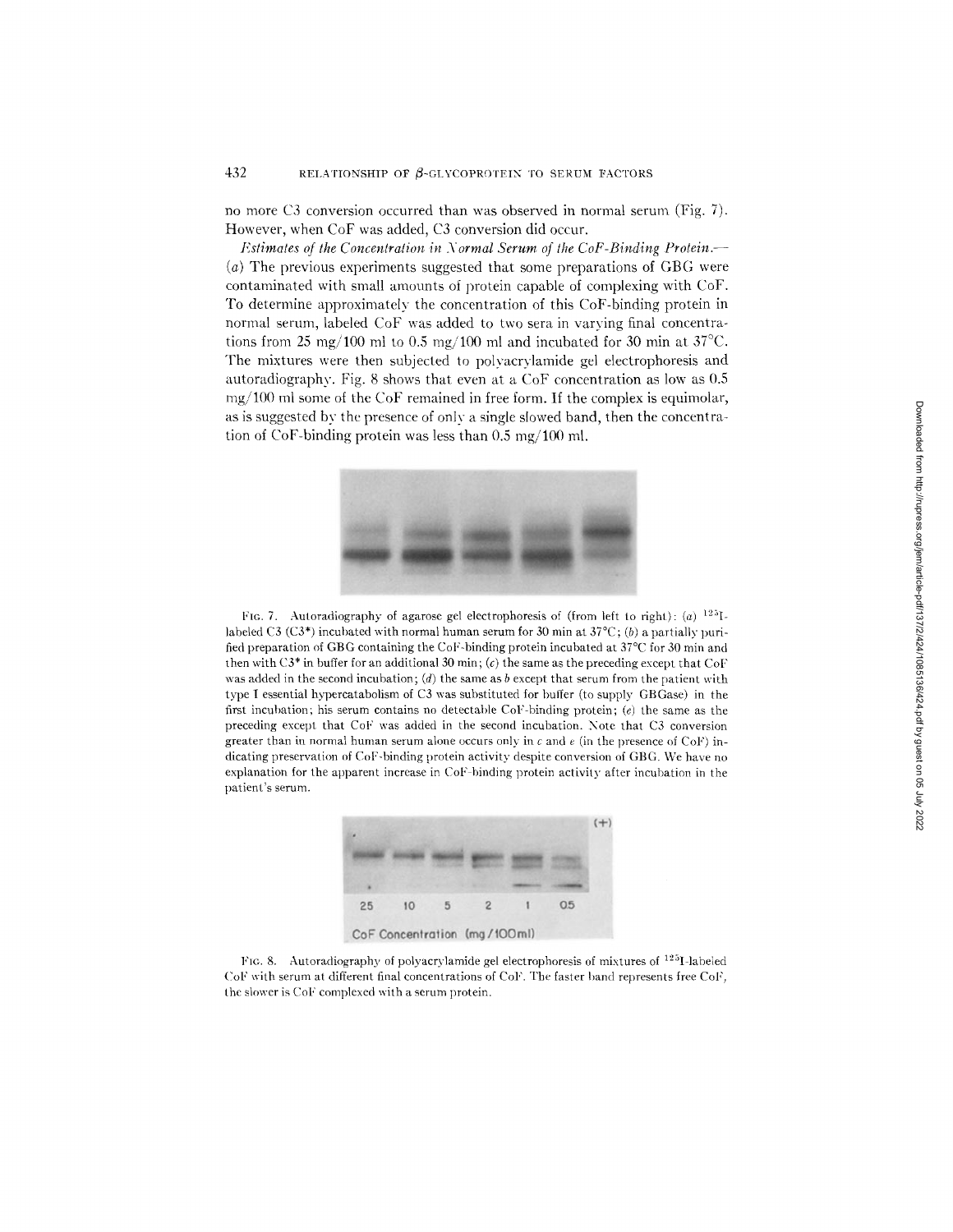(b) One interpretation of the experiment shown in Fig. 5 is that CoF added to a final serum concentration of 50 mg/100 ml (equimolar to the GBG content) is very much in excess of the binding capacity of the serum. Thus, the preponderant 7S peak represented uncomplexed CoF and only 4% of CoF was bound. To test this hypothesis, 125I-labeled CoF was added to normal serum to a concentration of 0.17 mg/100 ml, below the CoF-binding capacity estimated in the previous experiment. Fig. 9 shows that under these conditions all of the labeled CoF shifted to the 9S area during gel filtration and the 7S peak was completely absent. Thus, the CoF-binding capacity of normal serum was between 0.17 and 2 mg/100 ml or under 6.5% of the concentration of GBG.



FIG. 9. Gel filtration through Sephadex G-200 of serum incubated with  $[^{12\text{J}}]CoF$  at a final CoF concentration of 0.17 mg/100 ml. Compare with Fig. 5 and note the complete shift of labeled CoF from the 7S to the 9S position.

#### DISCUSSION

Three lines of evidence have been presented which dearly establish that GBG is the previously described factor B in the properdin system. (a) Purified preparations of GBG restored the factor B activity of serum heated at 50°C for 30 min. The observation that two fractions from different parts of the final elution peak of GBG from DEAE-Sephadex had similar factor B activities per microgram of protein provides additional confirmation of this identity. (b) Factor B activity paralleled GBG protein concentration in the electrophoretically separated genetic variants. Since specific genetic variation occurs independently at the various loci that determine the structure of individual proteins, if activity parallels protein distribution for variants, particularly rare ones, then the activity must be a function of the molecule in question. This has recently been shown to occur in the case of genetic variants of C3, even for their minor gene-specific anodal components  $(26)$ .  $(c)$  GBGase in the serum of the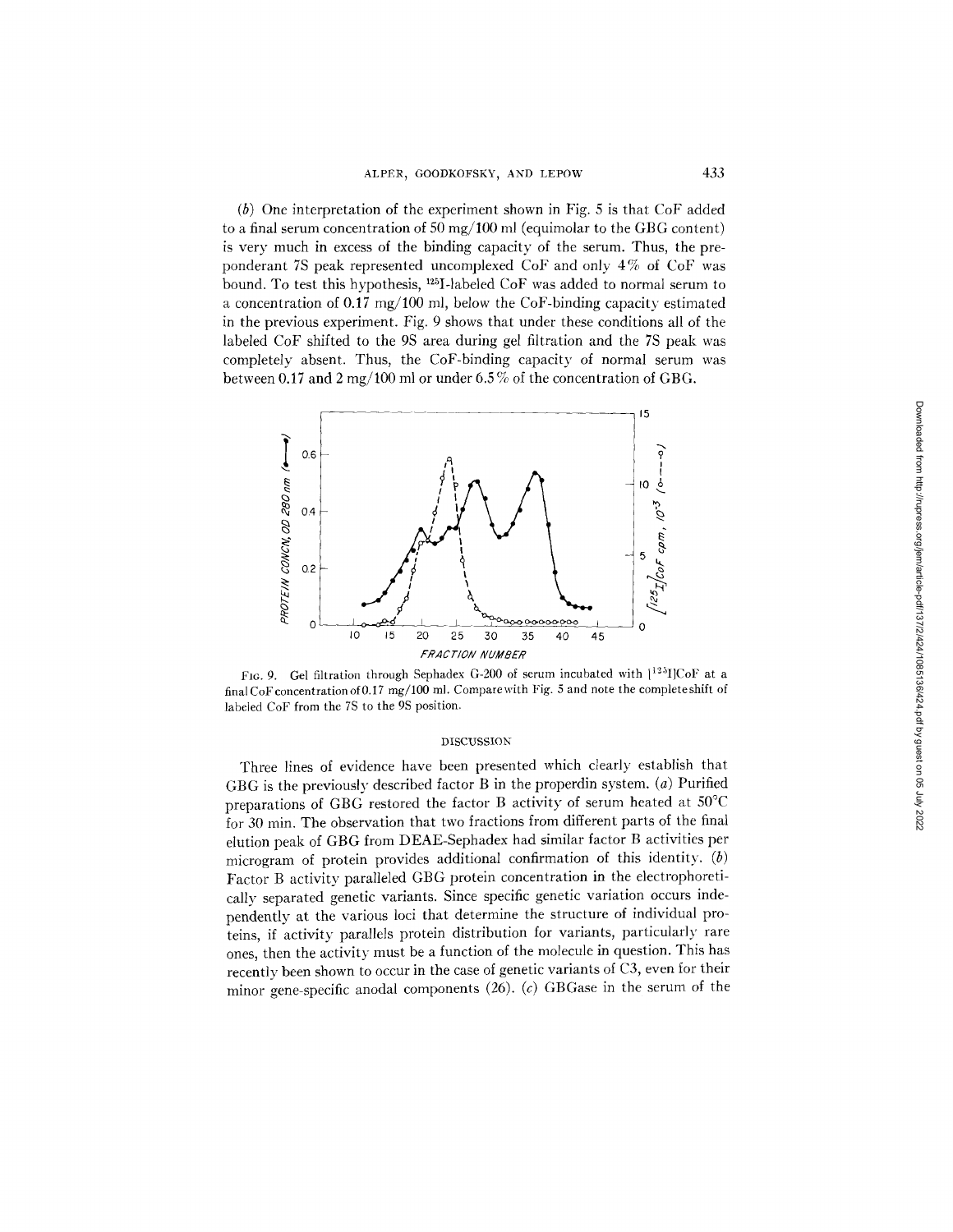patient with type I essential hypercatabolism of C3 destroved factor B activity as it cleaved GBG.

The anticomplementary activity of snake venom has been a subject of investigation throughout virtually the entire history of the study of complement itself. It was noted in 1894 that putrefaction occurred very rapidly in persons who died of snake bites and that their serum lacked the bactericidal activity of normal serum (27). Flexner and Noguchi in 1902 (28) showed that the venoms of many snakes destroyed complement activity in vitro. Only two components of complement were known in 1912, when Ritz (29) showed that the action of venom was on neither. This observation prompted him to define a third component. It was only much later when purification techniques were developed allowing further separation of this third component that the specific target protein of venom action could be delineated. This was identified as C3 (in modern terms) by Klein and Wellensieck (30). The attack was shown by Nelson (31) to be indirect, involving a heat-labile serum protein. Miiller-Eberhard and co-workers (13, 14) further characterized the serum protein as a 5S  $\beta$ -pseudoglobulin, demonstrated that a complex was formed between this protein and the venom factor (CoF) and showed that this complex bore C3-cleaving activity.

Since the serum of the patient with type I essential hypercatabolism of C3 lacked the CoF-binding protein, the possibility that GBG was this protein was considered earlier (5). However, since cobra venom added to normal serum failed to alter the gel filtration characteristics of GBG, this seemed unlikely. The present studies provide considerable evidence that these two proteins are distinct. (a) The distribution in electrophoretic fractions of the mediator of C3 inactivation by CoF differed from that of GBG in sera containing GBG variants.  $(b)$  The distribution of CoF in sera containing GBG variants in immunoelectrophoresis differed completely from the distribution of GBG. (c) No alteration in the size of GBG could be detected on gel filtration of serurn incubated with labeled CoF despite complex formation of the latter with a serum protein. (d) It was not possible to precipitate CoF added to serum by anti-GBG, nor GBG by anti-CoF. (e) Most preparations of GBG did not promote C3 conversion by CoF; the one preparation that did showed a small amount of contamination with a CoF-binding protein. (f) GBGase cleaved GBG and destroyed factor B but did not destroy' CoF-mediated conversion of C3. The lack of CoF binding by factor B has also been observed by Hunsicker and his colleagues (32) in whole serum and in partially purified form.

It appears that the CoF-binding protein is a trace serum protein occurring at a concentration less than 6.5% of that of GBG. It is clear that GBG and the major protein of the C3 proactivator (C3PA) isolated by Götze and Müller-Eberhard (33) are the same. The observations in this report make it likely that contamination of C3PA preparations bv traces of CoF-binding protein would not be detectable by standard electrophoretic or immunoelectrophoretic techniques. We previously reported that C3PA preparations had the activity of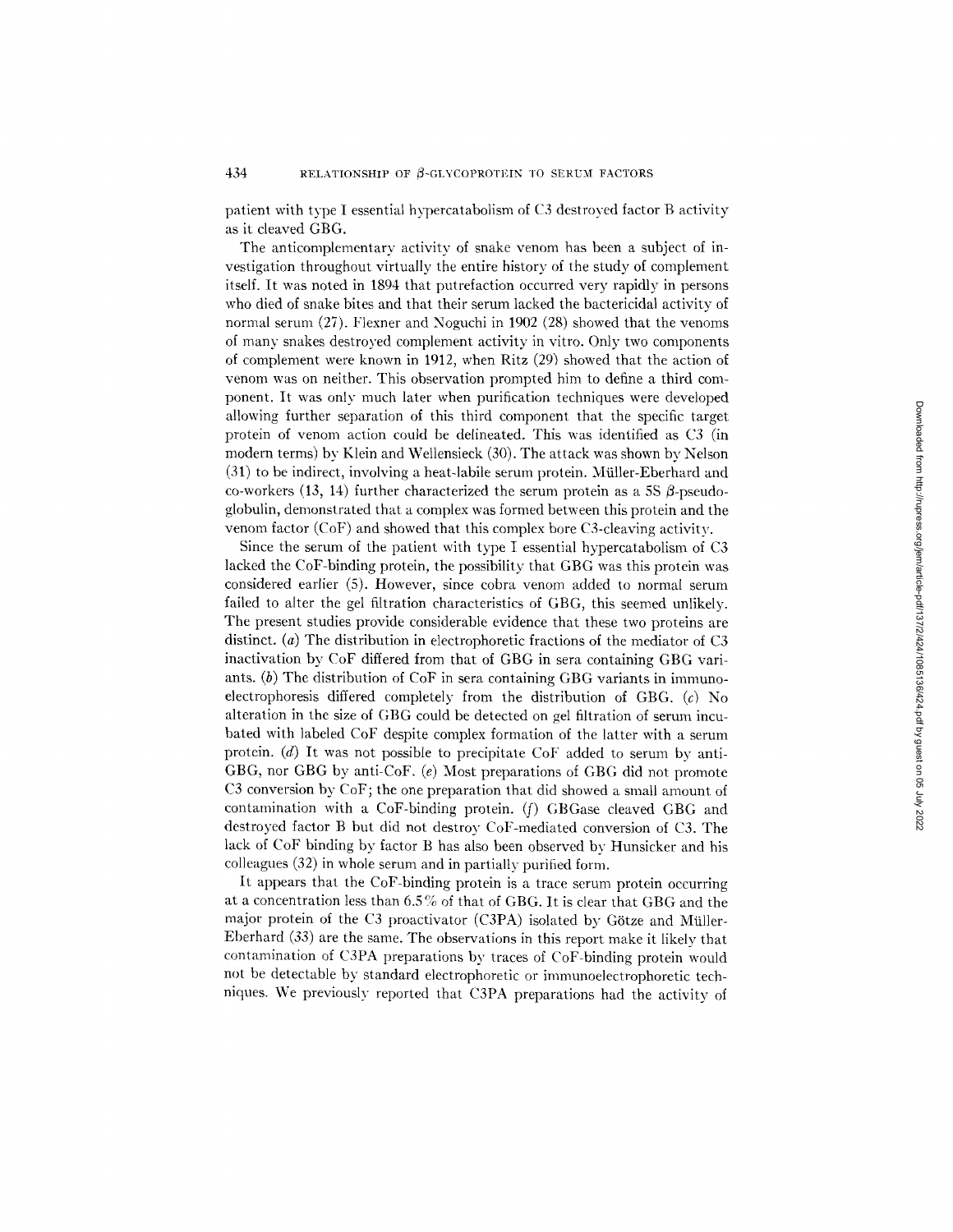factor B in the properdin system (24) and the present observations are entirely consistent with this finding. Similar dose-response relationships were observed while testing C3PA and GBG preparations for factor B activity.

Despite the multiple serum protein deficiencies in the patient with type I essential hypercatabolism of C3  $(4, 5, 10-12)$ , the only protein thus far shown to be subject to proteolytic attack in his serum in GBG. This cleavage was found in the present study to be accompanied by loss of factor B activity. The identification of GBG with factor B thus helps to clarify the patient's abnormalities in activities of the properdin system and to reemphasize the importance of the properdin system in the maintenance of host resistance to infection.

Our experiments do not rule out the participation of GBG, its fragments, or other serum proteins in the attack of CoF-binding protein-CoF complex on C3 or on later-acting complement components. Similarly, we have not yet identified the mediator of the attack by GBG or one of its fragments on C3 (10). This mediator, apparently missing from the serum of the patient with type I essential hypercatabolism of C3, was not present in the partially purified preparation containing GBG and CoF-binding protein.

If, as seems to us to be the case, factor B is distinct from the CoF-binding protein, the role of the latter in the properdin or alternate pathway to C3 inactivation remains to be defined. The present experiments do not rule out the possibility that the CoF-binding protein is related to and perhaps intimately involved in the properdin pathway. Indeed, this protein, as well as factor B, is undetectable in the serum of the patient with type I essential hypercatabolism of C3.

## **SUMMARY**

Factor B activity of the properdin system was found to be identical with purified glycine-rich  $\beta$ -glycoprotein (GBG) but was distinct from the normal human serum protein capable of forming a C3-inactivating complex with a protein from cobra venom (CoF). Factor B activity coincided with electrophoretically separated GBG genetic variants, whereas the CoF-binding protein did not. GBGase destroyed factor B as it cleaved GBG but did not destroy the C3-inactivafing activity of the CoF-binding protein. During incubation of serum with CoF, GBG did not change in molecular size, nor was there any coincidence in the immunoelectrophoretic mobilities of CoF and GBG. It was not possible to precipitate labeled CoF incubated with serum by anti-GBG, nor labeled GBG from serum incubated with CoF by anti-CoF.

The CoF-binding capacity of serum was 2 mg/100 ml or less or under 6.5% of the serum concentration of GBG. When labeled CoF was added to serum below the binding capacity, complete complexation of the CoF was demonstrated, whereas CoF was largely uncomplexed when CoF was added in amounts equimolar to GBG.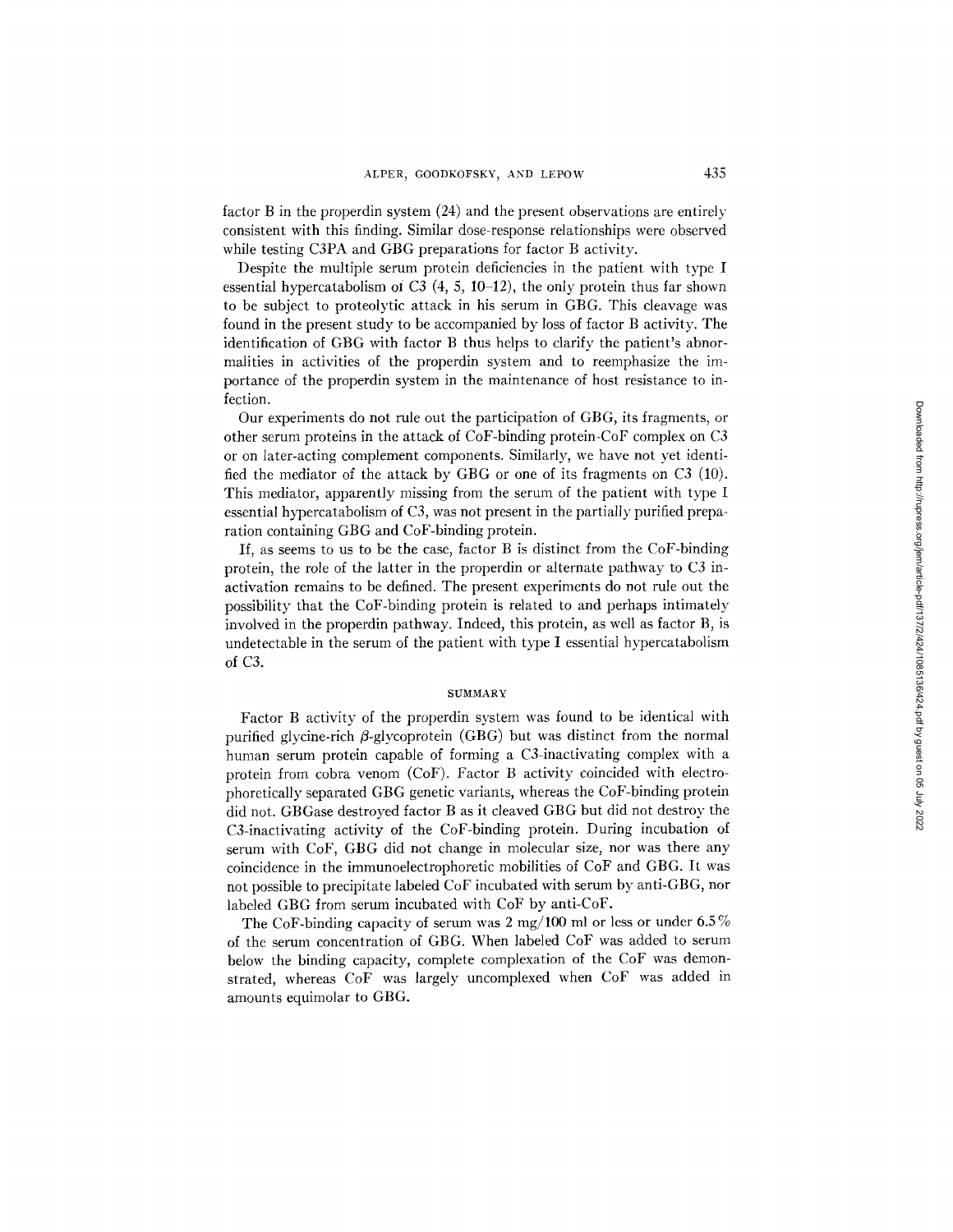We are grateful for the expert technical assistance of Lillian Watson, Maryanne Boundy, Arthur Stewart, and Catherine Deans. Louise Viehmann provided untiring secretarial help.

### REFERENCES

- 1. Boenisch, T., and C. A. Alper. 1970. Isolation and properties of a glycine-rich fl-glycoprotein of human serum. *Biochim. Biophys. Acta.* 221:529.
- 2. Boeniseh, T., and C. A. Alper. 1970. Isolation and properties of a glycine-rieh 7-glycoprotein of human serum. *Biochim. Biophys. Acta.* 214:135.
- 3. Haupt, H., and K. Heide. 1965. Isolierung und Eigenschaften eines  $\beta_2$ -glykoproreins aus Humanserum. *Clin. Chim. Acta.* 12:419.
- 4. Alper, C. A., N. Abramson, R. B. Johnston, Jr., J. H. Jandl, and F. S. Rosen. 1970. Increased susceptibility to infection associated with abnormalities of complement-mediated functions and of the third component of complement (C3). *N. Engl. J. Med.* **282:349.**
- 5. Alper, C. A., N. Abramson, R. B. Johnston, Jr., J. H. Jandl, and F. S. Rosen. 1970. Studies in vivo and in vitro on an abnormality in the metabolism of C3 in a patient with increased susceptibility to infection. *J. CIin. Invesl.* 49:1975.
- 6. Pillemer, L., L. Blum, I. H. Lepow, O. A. Ross, E. W. Todd, and A. C. Wardlaw. 1954. The properdin system and immunity, i. Demonstration and isolation of a new serum protein, properdin, and its role in immune phenomena. *Science (Wash. D.C.).* 120:279.
- 7. Pensky, J., L. Wurz, L. Pillemer, and I. H. Lepow. 1959. The properdin system and immunity. XII. Assay, properties and partial purification of a hydrazinesensitive serum factor (Factor A) in the properdin system. *Z. [mmunitaelsforsch. Allerg. Klin. Immunol.* 118:329.
- 8. Blum, L., L. Pillemer, and I. H. Lepow. 1959. The properdin system and immunity. XIII. Assay and properties of a heat-labile serum factor (Factor B) in the properdin system. *Z. Immunitaelslforsch. Allerg. Kliu.. ImmunoI.* 118:349.
- 9. Wardlaw, A. C., and L. Pillemer. 1956. The properdin system and immunity. V. The bactericidal activity of the properdin system. *J. Exp. Med.* 103:553.
- 10. Alper, C. A., and F. S. Rosen. 1971. Genetic aspects of the complement system. *Adv. Immunol.* 14:251.
- 11. Rosen, F. S., and C. A. Alper. 1972. An enzyme in the alternate pathway to C3 activation (the properdin system) and its inhibition by a protein in normal serum. *J. Ctin. Invest.* 51:80a. (Abstr.)
- 12. Abramson, N., C. A. Alper, P. J. Lachmann, F. S. Rosen, and J. H. Jandl. 1971. Deficiency of the C3 inactivator in man. *J. Immunol.* **107:**19.
- 13. Miiller-Eberhard, H. J., U. R. Nilsson, A. P. Dalmasso, M. J. Polley, and M. A. Calcott. 1966. A molecular concept of immune cytolysis. *Arch. Pathol.* 82:205.
- 14. Mfiller-Eberhard, H. J. 1967. Mechanism of inactivation of the third component of human complement (C'3) by cobra venom. *Fed. Proc.* 26:744. (Abstr.)
- 15. Alper, C. A., T. Boenisch, and L. Watson. 1972. Genetic polymorphism in human glycine-rich beta-glycoprotein. *J. Exp. Med.* 135:68.
- 16. Alper, C. A., I. Goodkofsky, and I. H. Lepow. 1972. Studies of glycine-rich fi-glycoprotein (GBG), properdin Factor B and C3 proactivator (C3PA). *Fed. Proc.* 31:787. (Abstr.)
- 17. Nilsson, U., and H. J. Müller-Eberhard. 1965. Isolation of  $\beta_1$ -globulin from hu-